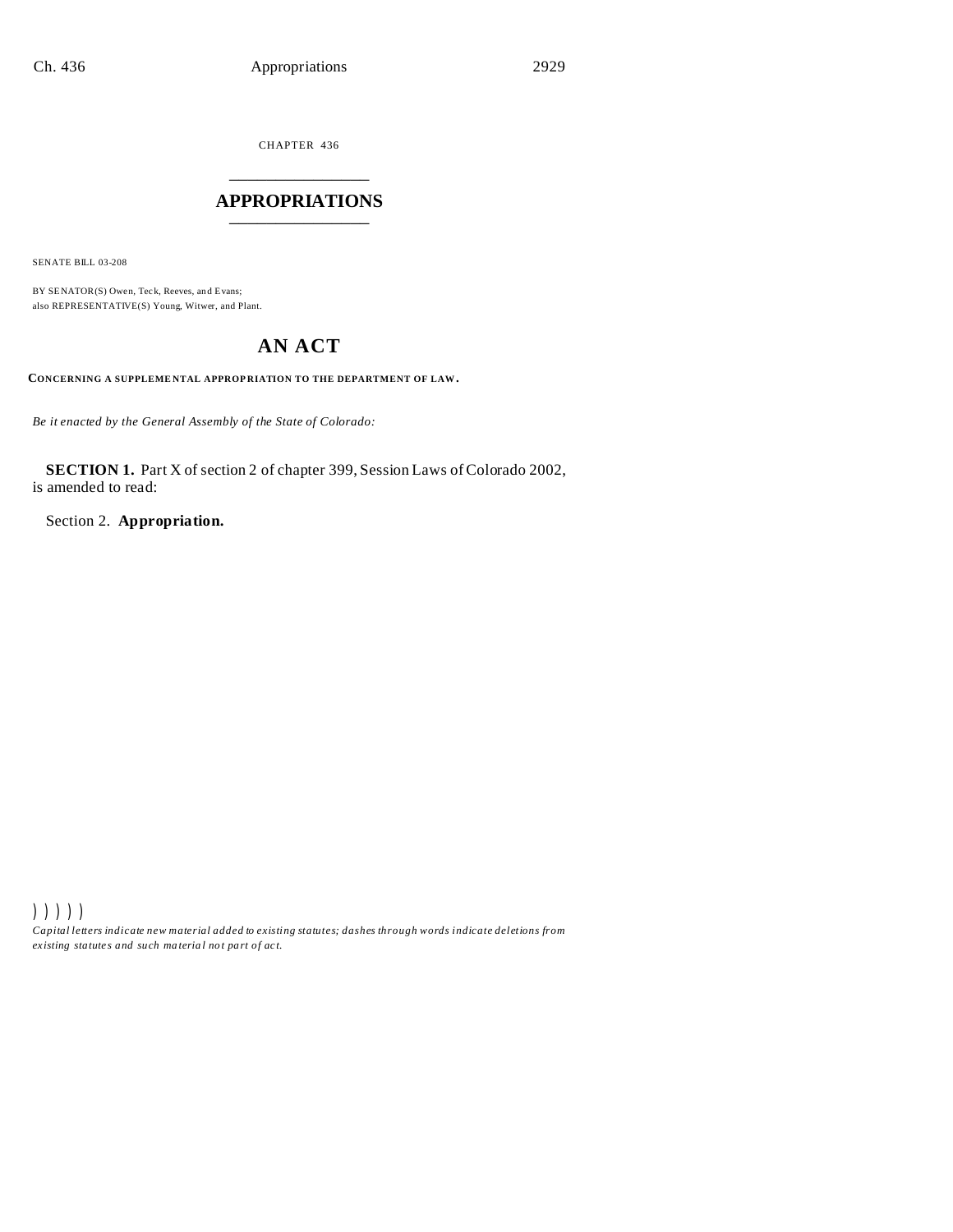|                                       |                           |              | <b>APPROPRIATION FROM</b>     |                                                |                      |                                       |                         |  |
|---------------------------------------|---------------------------|--------------|-------------------------------|------------------------------------------------|----------------------|---------------------------------------|-------------------------|--|
|                                       | ITEM &<br><b>SUBTOTAL</b> | <b>TOTAL</b> | <b>GENERAL</b><br><b>FUND</b> | <b>GENERAL</b><br><b>FUND</b><br><b>EXEMPT</b> | CASH<br><b>FUNDS</b> | CASH<br><b>FUNDS</b><br><b>EXEMPT</b> | FEDERAL<br><b>FUNDS</b> |  |
|                                       | \$                        | \$           | \$                            | \$                                             | $\mathbb S$          | $\mathbf S$                           | \$                      |  |
|                                       |                           |              |                               | PART X                                         |                      |                                       |                         |  |
|                                       |                           |              |                               | DEPARTMENT OF LAW                              |                      |                                       |                         |  |
| (1) ADMINISTRATION                    |                           |              |                               |                                                |                      |                                       |                         |  |
| <b>Personal Services</b>              | 2,204,957                 |              | 104,899                       |                                                |                      | $2,100,058(T)^{a}$                    |                         |  |
|                                       | 2,126,957                 |              | 26,899                        |                                                |                      |                                       |                         |  |
|                                       | $(38.7$ FTE)              |              |                               |                                                |                      |                                       |                         |  |
|                                       | $(38.4$ FTE)              |              |                               |                                                |                      |                                       |                         |  |
| Health, Life, and Dental              | 735,548                   |              | 266,810                       |                                                | $5,619^b$            | $448,370$ °                           | 14,749                  |  |
|                                       | 656,536                   |              | 223,767                       |                                                | $4,339^{b}$          | $415,325^{\circ}$                     | 13,105                  |  |
| Short-term Disability                 | 27,702                    |              | 8,971                         |                                                | $222^b$              | $17,740^\circ$                        | 769                     |  |
|                                       | 25,313                    |              | 8,183                         |                                                | 208 <sup>b</sup>     | $16,220^{\circ}$                      | 702                     |  |
| Salary Survey for                     |                           |              |                               |                                                |                      |                                       |                         |  |
| Classified Employees                  | 341,907                   |              | 161,846                       |                                                | $3,587^b$            | $151,516^{\circ}$                     | 24,958                  |  |
| Salary Survey for Exempt<br>Employees | 742,155                   |              | 199,053                       |                                                | $2,995^b$            | $534,219^{\circ}$                     | 5,888                   |  |
| Performance-based Pay                 |                           |              |                               |                                                |                      |                                       |                         |  |
| Awards for Classified                 |                           |              |                               |                                                |                      |                                       |                         |  |
| Employees                             | 80,155                    |              | 38,086                        |                                                | 922 <sup>b</sup>     | 35,109°                               | 6,038                   |  |
| Performance-based Pay                 |                           |              |                               |                                                |                      |                                       |                         |  |
| Awards for Exempt                     |                           |              |                               |                                                |                      |                                       |                         |  |
| Employees                             | 256,750                   |              | 68,571                        |                                                | $1,075^b$            | 184,991°                              | 2,113                   |  |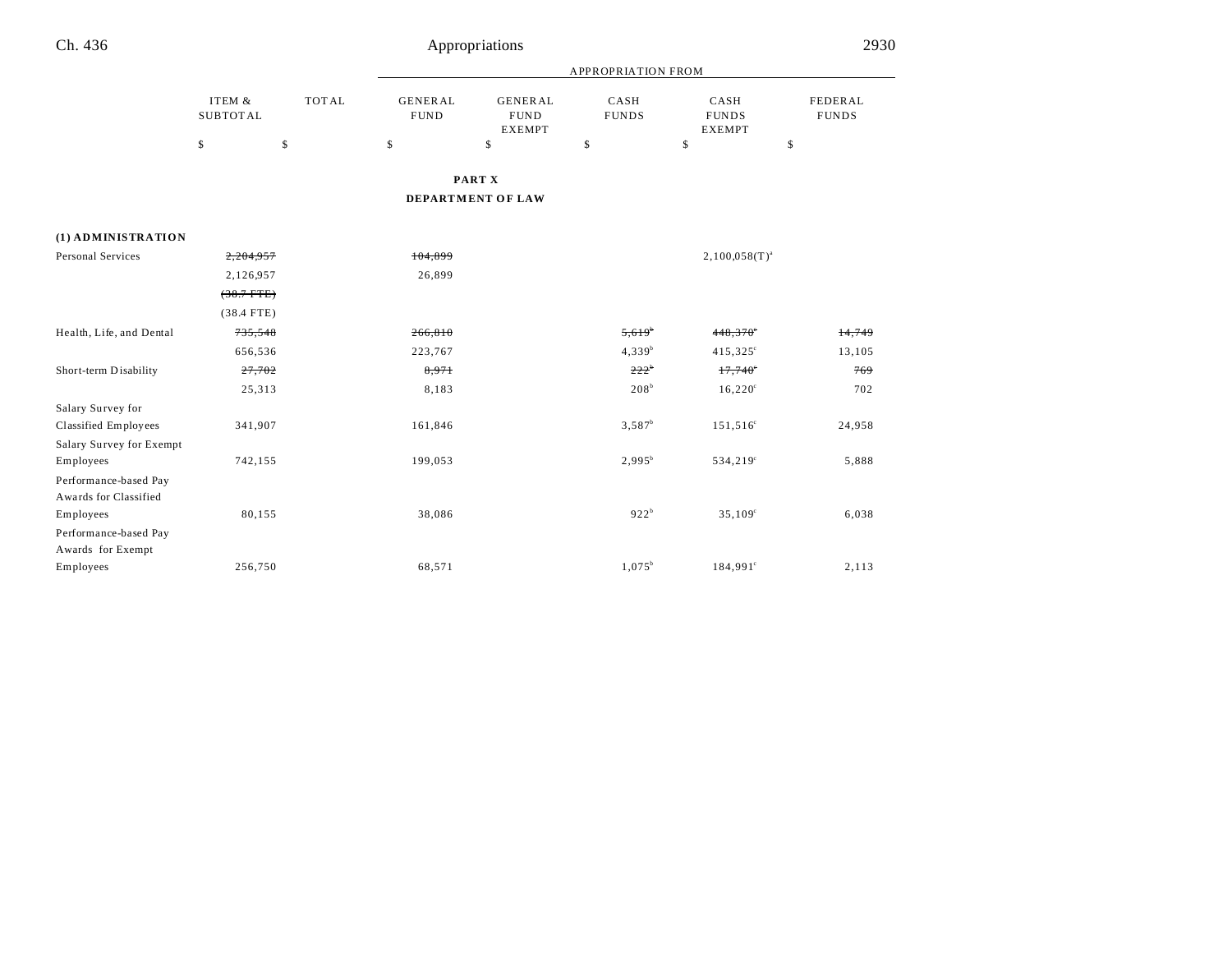| Worker's Compensation         | 40,014  | 13,795    | 231 <sup>b</sup> | $25,034^{\circ}$      | 954    |
|-------------------------------|---------|-----------|------------------|-----------------------|--------|
| Operating Expenses            | 222,021 | 222,021   |                  |                       |        |
| Administrative Law            |         |           |                  |                       |        |
| Judge Services                | 5,135   |           |                  | $5,135$ °             |        |
|                               | 1,194   |           |                  | $1,194^c$             |        |
| Purchase of Services from     |         |           |                  |                       |        |
| Computer Center               | 31,577  | 31,577    |                  |                       |        |
|                               | 37,451  | 37,451    |                  |                       |        |
| Payment to Risk               |         |           |                  |                       |        |
| Management and                |         |           |                  |                       |        |
| Property Funds                | 71,863  | 71,863    |                  |                       |        |
| Vehicle Lease Payments        | 56,920  | 21,065    |                  | $34,656$ <sup>e</sup> | 1,199  |
|                               | 56,280  | 20,828    |                  | $34,266^{\circ}$      | 1,186  |
| <b>Information Technology</b> |         |           |                  |                       |        |
| Asset Maintenance             | 110,825 | 38,207    | 641 <sup>b</sup> | 69,334°               | 2,643  |
| Upgrade the Office Suite      |         |           |                  |                       |        |
| and Windows Operating         |         |           |                  |                       |        |
| System                        | 23,400  |           |                  | $23,400^{\circ}$      |        |
| Leased Space                  | 12,600  | 4,258     |                  | $7,996^{\circ}$       | 346    |
| Capitol Complex Leased        |         |           |                  |                       |        |
| Space                         | 768,418 | 264,914   | $4,443^b$        | 480,734°              | 18,327 |
| Attorney General              |         |           |                  |                       |        |
| Discretionary Fund            | 5,000   | 5,000     |                  |                       |        |
|                               |         | 5,736,947 |                  |                       |        |
|                               |         | 5,578,839 |                  |                       |        |

a This amount shall be from indirect cost recoveries.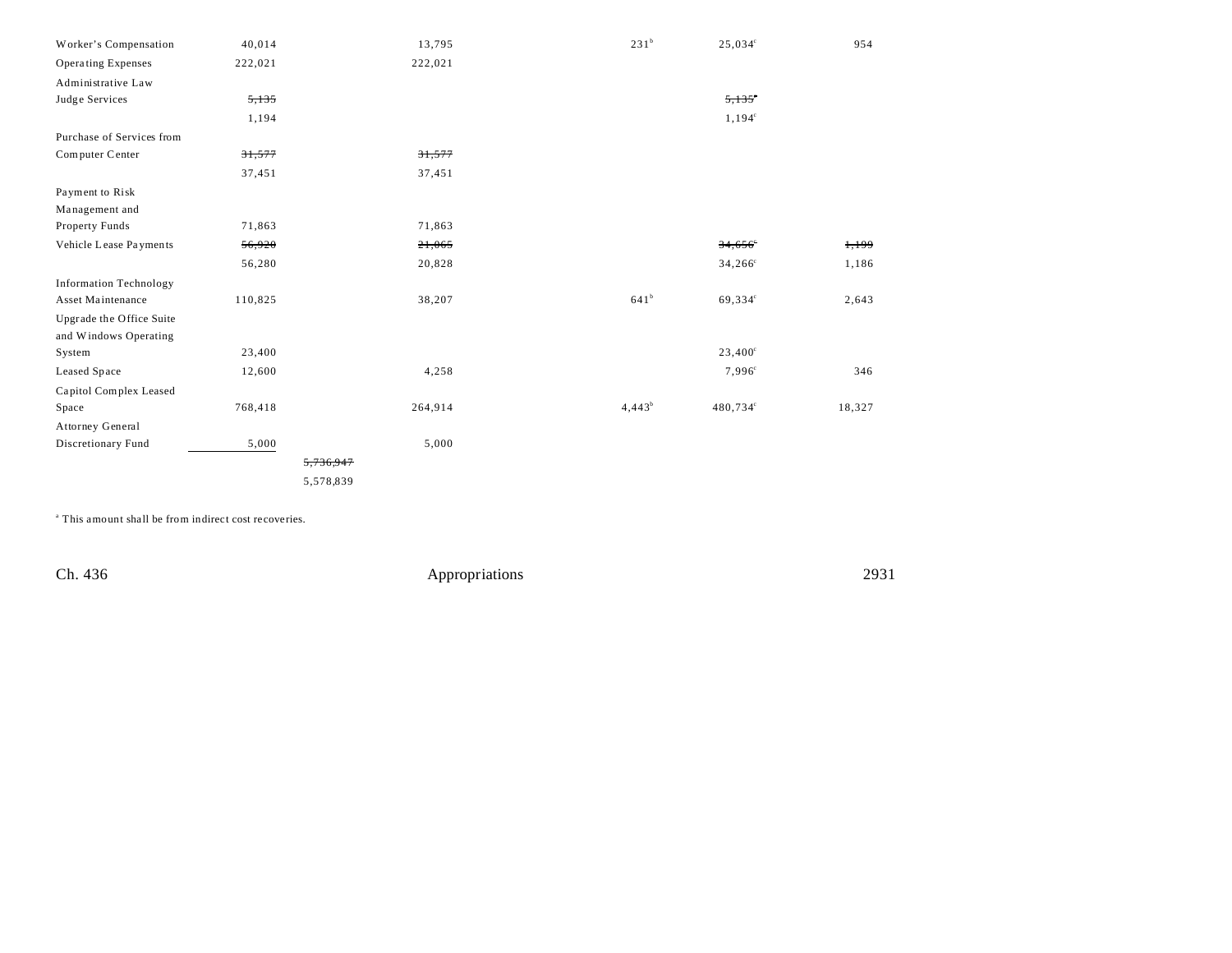|          |              | APPROPRIATION FROM |                |              |               |              |  |  |
|----------|--------------|--------------------|----------------|--------------|---------------|--------------|--|--|
| ITEM &   | <b>TOTAL</b> | <b>GENERAL</b>     | <b>GENERAL</b> | CASH         | CASH          | FEDERAL      |  |  |
| SUBTOTAL |              | <b>FUND</b>        | <b>FUND</b>    | <b>FUNDS</b> | <b>FUNDS</b>  | <b>FUNDS</b> |  |  |
|          |              |                    | <b>EXEMPT</b>  |              | <b>EXEMPT</b> |              |  |  |
|          |              |                    |                |              |               |              |  |  |

<sup>b</sup> These amounts shall be from various sources of cash funds within the department.

<sup>c</sup> Of these amounts,  $\frac{62,009,865}{31,971,139}$  shall be from various sources of cash funds exempt, of which  $\frac{61,882,470(T)}{1,882,470(T)}$  \$1,850,618(T) shall have a (T) designation, and \$8,369 \$8,199 shall be from the Tobacco Settlement Defense Account of the Tobacco Litigation Settlement Cash Fund created pursuant to Section 24-22-115 (2) (a), C.R.S.

## **(2) LEGAL SERVICES TO STATE AGENCIES161, 162,**

| I<br>I |
|--------|
|--------|

| Personal Services               | 13,453,142    |            |             |                               |
|---------------------------------|---------------|------------|-------------|-------------------------------|
|                                 | 13,569,636    |            |             |                               |
|                                 | $(194.9$ FTE) |            |             |                               |
| <b>Operating Expenses</b>       | 638,560       |            |             |                               |
|                                 | 653,560       |            |             |                               |
| <b>Litigation Expenses</b>      | 227,357       |            |             |                               |
|                                 | 242,357       |            |             |                               |
| <b>Indirect Cost Assessment</b> | 1,874,090     |            |             |                               |
|                                 |               | 16,193,149 | $450,000^a$ | $15,743,149$ (T) <sup>b</sup> |
|                                 |               | 16,339,643 |             | $15,889,643(T)$ <sup>b</sup>  |

<sup>a</sup> This amount shall include funds from the Division of Wildlife in the Department of Natural Resources, the Public Employees' Retirement Association, the State Lottery Division in the Department of Revenue, the Correctional Industries Subprogram in the Department of Corrections, the Colorado Student Loan Program in the Department of Higher Edu cation, Veterans' Nursing Homes in the Department of Human Services, Auraria H igher Education Center Enterprises, and the Colorado Stu dent O bliga tion Bonding Authority.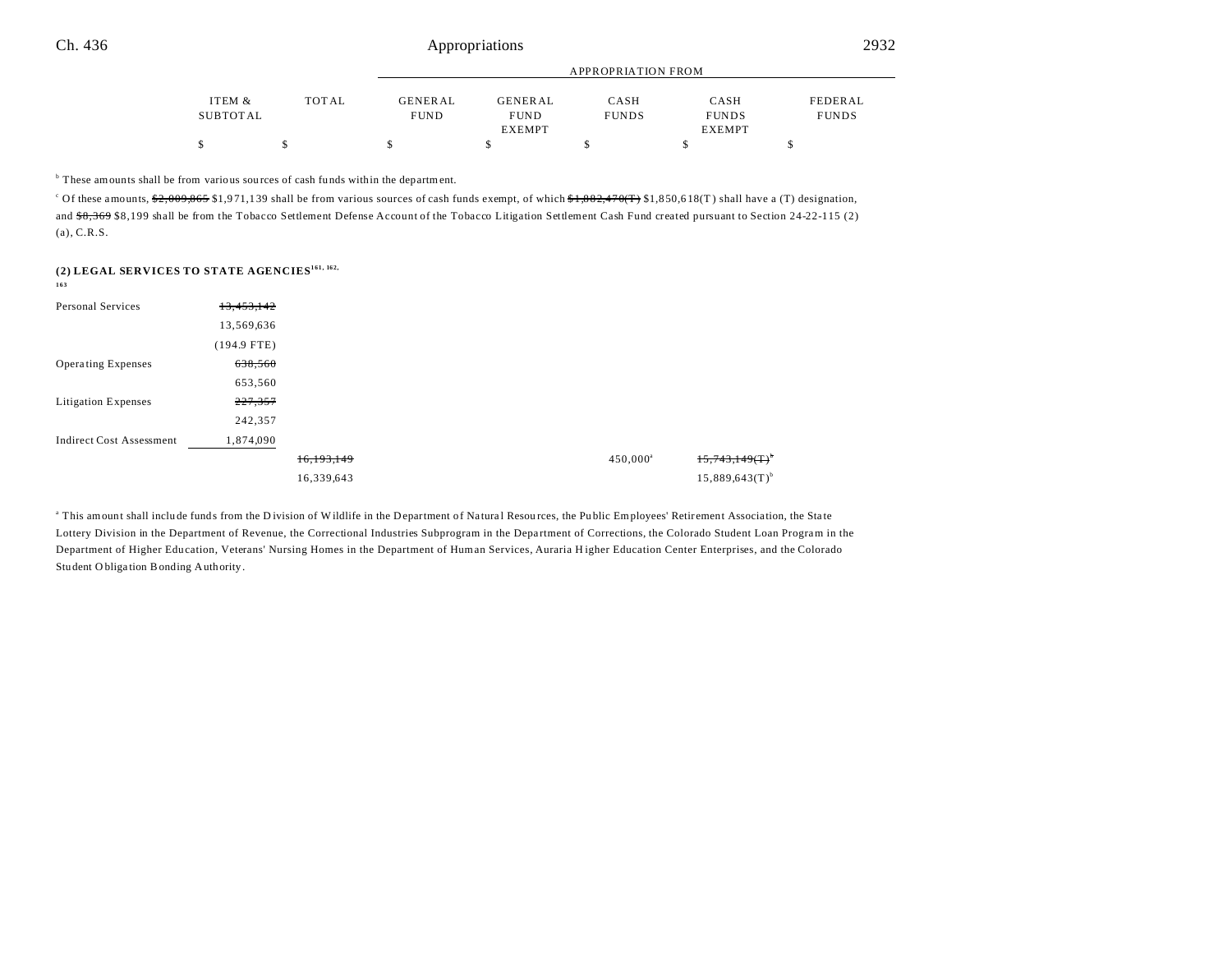<sup>b</sup> This amount shall be from various sources of funds appropriated for legal services to state agencies.

# **(3) CRIMINAL JUSTICE AND APPELLATE**

| Special Prosecutions Unit                      | 1,389,885    |           | 710,921      | $167, 264^{\circ}$ | $511,700(T)^{b}$          |         |
|------------------------------------------------|--------------|-----------|--------------|--------------------|---------------------------|---------|
|                                                | 1,374,885    |           | 695,921      |                    |                           |         |
|                                                |              |           | $(8.8$ FTE)  | $(2.0$ FTE)        | $(6.0$ FTE)               |         |
| Appellate Unit                                 | 1,986,422    |           | 1,986,422    |                    |                           |         |
|                                                | 1,856,422    |           | 1,856,422    |                    |                           |         |
|                                                |              |           | $(31.0$ FTE) |                    |                           |         |
|                                                |              |           | $(29.8$ FTE) |                    |                           |         |
| Medicaid Fraud Grant <sup>164</sup>            | 975,934      |           | 243,983(M)   |                    |                           | 731,951 |
|                                                | $(11.0$ FTE) |           |              |                    |                           |         |
| Capital Crimes                                 |              |           |              |                    |                           |         |
| Prosecution Unit <sup>165, 166, 167</sup>      | 409,419      |           | 409,419      |                    |                           |         |
|                                                | 349,419      |           | 349,419      |                    |                           |         |
|                                                |              |           | $(5.0$ FTE)  |                    |                           |         |
|                                                |              |           | $(4.0$ FTE)  |                    |                           |         |
| Peace Officers Standards<br>and Training Board |              |           |              |                    |                           |         |
| Support                                        | 255,186      |           | 100,186      | $145,000^{\circ}$  | $10,000$ <sup>d</sup>     |         |
|                                                | 250,186      |           | 80,186       |                    | $25,000$ <sup>d</sup>     |         |
|                                                | $(4.0$ FTE)  |           |              |                    |                           |         |
| Victims Assistance                             | 62,760       |           |              |                    | $47,010(T)^e$             | 15,750  |
|                                                |              |           |              |                    | $(1.0$ FTE)               |         |
| <b>Indirect Cost Assessment</b>                | 76,925       |           |              | $19,231^a$         | 57,694 $(T)$ <sup>f</sup> |         |
|                                                |              | 5,156,531 |              |                    |                           |         |
|                                                |              | 4,946,531 |              |                    |                           |         |
|                                                |              |           |              |                    |                           |         |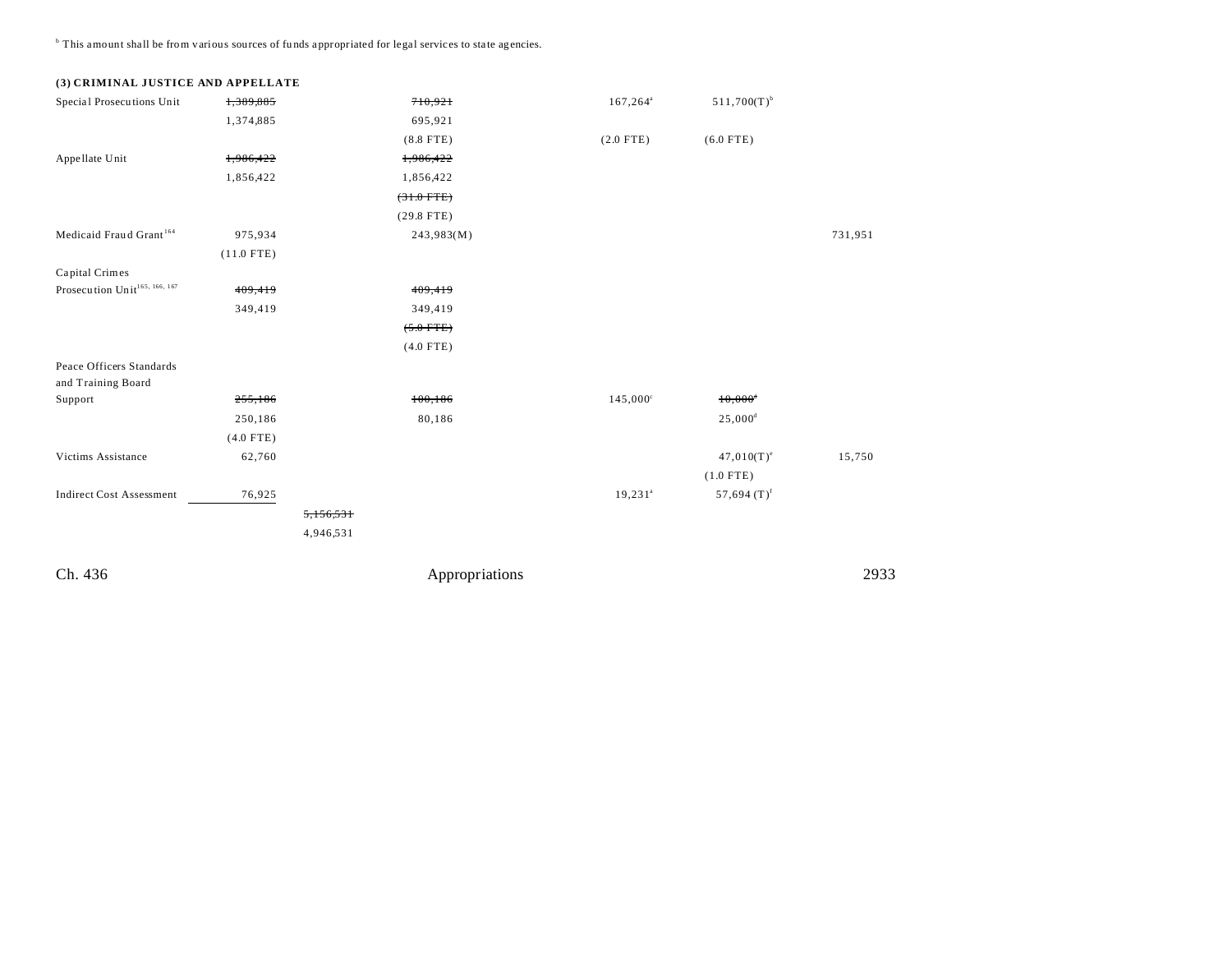|          |              |                | APPROPRIATION FROM |              |               |              |  |  |
|----------|--------------|----------------|--------------------|--------------|---------------|--------------|--|--|
| ITEM &   | <b>TOTAL</b> | <b>GENERAL</b> | <b>GENERAL</b>     | CASH         | CASH          | FEDERAL      |  |  |
| SUBTOTAL |              | <b>FUND</b>    | <b>FUND</b>        | <b>FUNDS</b> | <b>FUNDS</b>  | <b>FUNDS</b> |  |  |
|          |              |                | <b>EXEMPT</b>      |              | <b>EXEMPT</b> |              |  |  |
|          |              |                |                    |              |               |              |  |  |

<sup>a</sup> These amounts shall be from the State Compensation Insurance Authority.

<sup>b</sup> Of this amount, \$299,257 shall be from the Department of Regulatory Agencies, Division of Securities, and \$212,443 shall be from the Department of Regulatory Agencies, Division of Insurance Cash Fund.

This amount shall be from the Peace Officers Standards and Training Board Cash Fund created pursuant to Section 24-31-303 (2) (a) (II) (b), C.R.S.

d This amount shall be from reserves in the Peace Officers Standards and Training Board Cash Fund created pursuant to Section 24-31-303 (2) (a) (II) (b), C.R.S.

e This amou nt shall be from the Department of Public Safety, Division of Criminal Justice, Victims Assistance and Law Enforcement Fund.

<sup>f</sup> Of this amount, \$33,655 shall be from the Department of Regulatory Agencies, Division of Securities, and \$24,039 shall be from the Department of Regulatory Agencies, Division of Insurance Cash Fund.

#### **(4) WATER AND NATURAL RESOURCES**

| Federal and Interstate     |         |             |
|----------------------------|---------|-------------|
| Water $Unit168$            | 530,030 | 530,030     |
|                            |         | $(7.0$ FTE) |
| Defense of Arkansas        |         |             |
| River Compact              | 348,741 | 348,741     |
| Defense of Republican      |         |             |
| River Compact              | 254.000 | 254,000     |
|                            | 85,715  | 85,715      |
| <b>Consultant Expenses</b> | 50.000  | 50.000      |
|                            | 25,000  | 25,000      |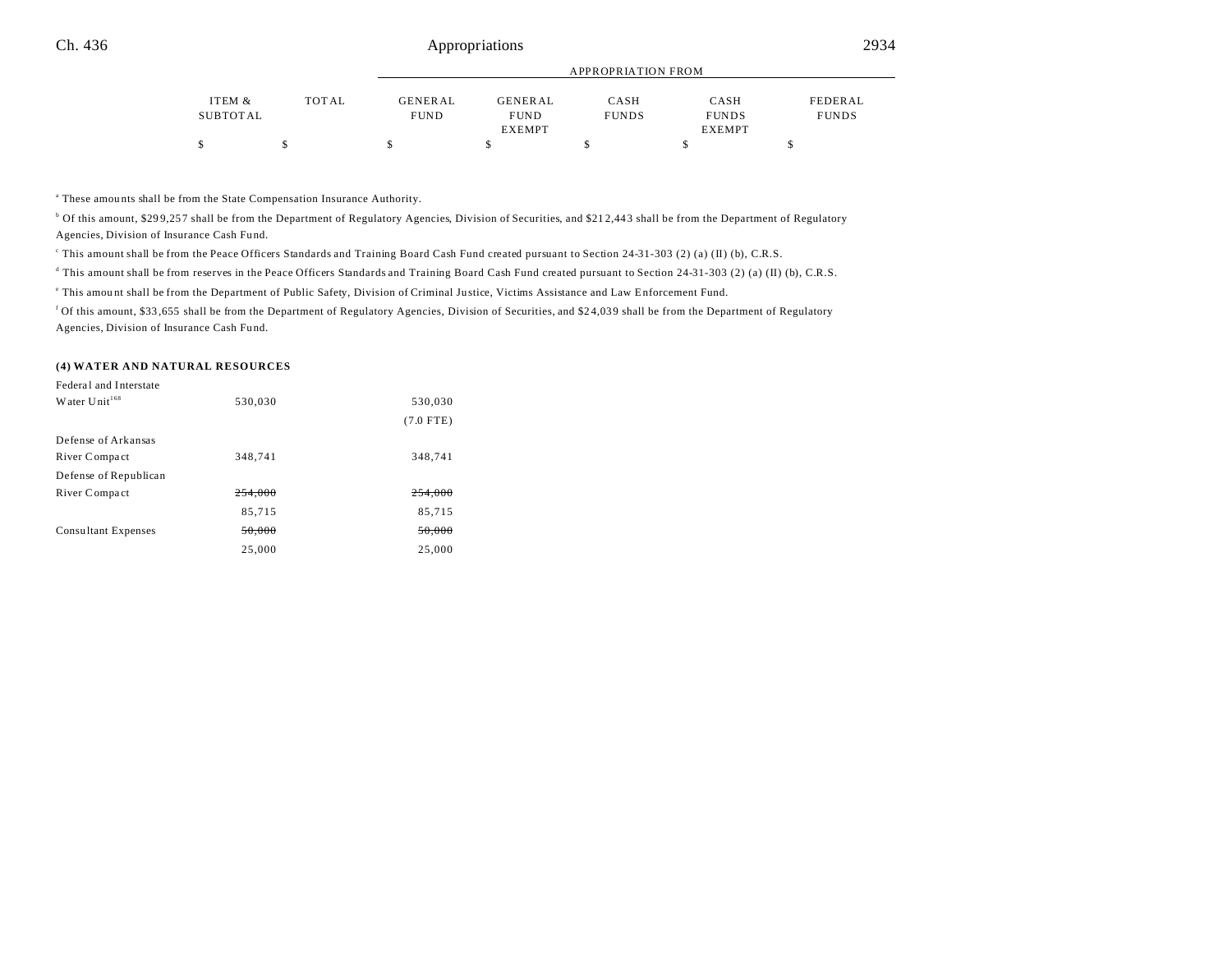| Comprehensive                          |                    |           |         |                  |
|----------------------------------------|--------------------|-----------|---------|------------------|
| Environmental Response,                |                    |           |         |                  |
| Compensation and                       |                    |           |         |                  |
| Liability Act                          | <del>737,396</del> |           | 578,926 | $158,470(T)^{4}$ |
|                                        | 566,396            |           | 427,926 | $138,470(T)^{a}$ |
|                                        | $(9.3$ FTE)        |           |         |                  |
|                                        | $(7.0$ FTE)        |           |         |                  |
| Comprehensive                          |                    |           |         |                  |
| Environmental Response,                |                    |           |         |                  |
| Compensation and                       |                    |           |         |                  |
| Liability Act Contracts <sup>169</sup> | 642,074            |           | 642,074 |                  |
|                                        |                    |           | 227,074 | $415,000(T)^{a}$ |
| <b>Indirect Cost Assessment</b>        | 14,423             |           |         | $14,423(T)^{a}$  |
|                                        |                    | 2,576,664 |         |                  |
|                                        |                    | 2,212,379 |         |                  |

<sup>a</sup> These amounts shall be from the Department of Public Health and Environment.

### **(5) CONSUMER PROTECTION**

| Consumer Protection and |             |              |                    |                        |
|-------------------------|-------------|--------------|--------------------|------------------------|
| Anti-Trust              | 1,235,683   | 925,808      | $20,761^{\circ}$   | $289,114$ <sup>b</sup> |
|                         |             | 876,308      |                    | $338,614^b$            |
|                         |             | $(12.5$ FTE) | $(0.5$ FTE)        | $(3.0$ FTE)            |
| Collection Agency Board | 161,349     |              | $68,181^{\circ}$   | $93,168^d$             |
|                         | $(2.5$ FTE) |              |                    |                        |
| Uniform Consumer Credit |             |              |                    |                        |
| Code                    | 629,402     |              | $170, 190^{\circ}$ | $459,212$ <sup>f</sup> |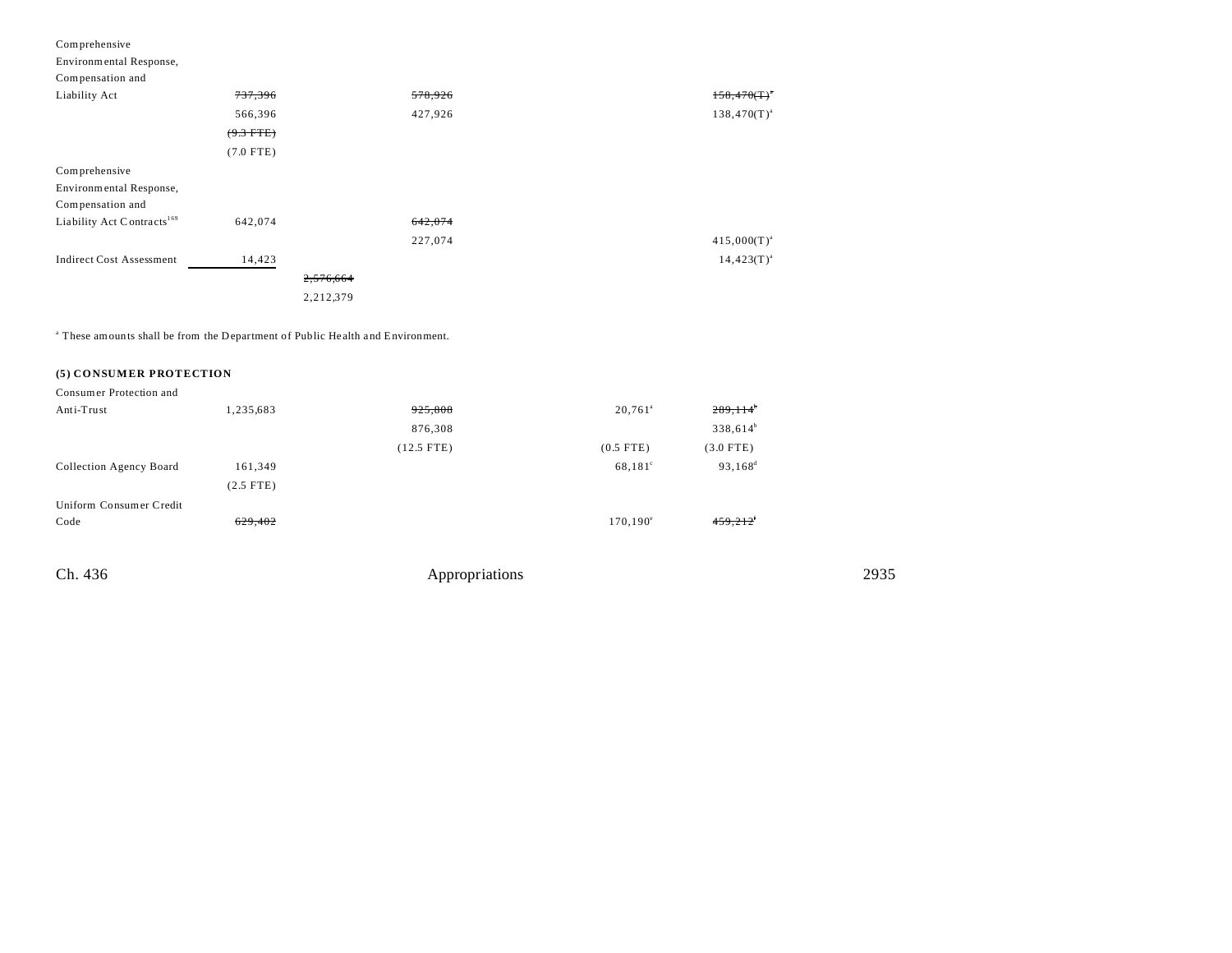|                                 |                                       |           | <b>APPROPRIATION FROM</b> |                                         |                      |                                       |                         |  |
|---------------------------------|---------------------------------------|-----------|---------------------------|-----------------------------------------|----------------------|---------------------------------------|-------------------------|--|
|                                 | ITEM &<br><b>SUBTOTAL</b>             | TOTAL     | GENERAL<br><b>FUND</b>    | <b>GENERAL</b><br><b>FUND</b><br>EXEMPT | CASH<br><b>FUNDS</b> | CASH<br><b>FUNDS</b><br><b>EXEMPT</b> | FEDERAL<br><b>FUNDS</b> |  |
|                                 | \$                                    | \$        | \$                        | \$                                      | \$                   | \$                                    | \$                      |  |
|                                 | 643,902<br>$(8.5$ FTE)<br>$(8.8$ FTE) |           |                           |                                         |                      | 473,712 <sup>f</sup>                  |                         |  |
| Consumer Protection             |                                       |           |                           |                                         |                      |                                       |                         |  |
| <del>Recovery Fund</del>        | 49,500                                |           |                           |                                         |                      | $49,500$ <sup>s</sup>                 |                         |  |
| <b>Indirect Cost Assessment</b> | 134,619                               |           |                           |                                         |                      | 134,619 <sup>h</sup>                  |                         |  |
|                                 |                                       | 2,210,553 |                           |                                         |                      |                                       |                         |  |
|                                 |                                       | 2,175,553 |                           |                                         |                      |                                       |                         |  |
|                                 |                                       |           |                           |                                         |                      |                                       |                         |  |

a This amount shall be from the Manufactured Home Fund created pursuant to Section 6-1-603(4), C.R.S.

<sup>b</sup> Of this amount, \$153,187 shall be from the Tobacco Settlement Defense Account of the Tobacco Litigation Settlement Cash Fund created pursuant to Section 24-22-115 (2) (a), C.R.S., and  $$135,927$  \$185,427 shall be from court-awarded settlements.

This amount shall be from the Collection Agency Board Fund created pursuant to Section 12-14-136, C.R.S.

d This amount shall be from reserves in the Collection Agency Board Fund created pursuant to Section 12-14-136, C.R.S.

e This amount shall be from the Uniform Consumer Credit Code Fund created pursuant to Section 5-6-204, C.R.S.

f This amount shall be from reserves in the Uniform Consumer Credit Code Fund created pursuant to Section 5-6-204, C.R.S.

#### <sup>\*</sup> This amount shall be from court-awarded settlements.

<sup>h</sup> Of this amount, \$81,733 shall be from reserves in the Uniform Consumer Credit Code Fund created pursuant to Section 5-6-204, C.R.S., \$24,039 shall be from reserves in the Collection Agency Board Fund created pursuant to Section 12-14-13 6, C.R.S., \$19 ,231 shall be from court-awarded settlements, and \$9,61 6 shall be from the Tobacco Settlement Defense Account of the Tobacco Litigation Settlement Cash Fund created pursuant to Section 24-22-115 (2) (a), C.R.S.

#### **(6) SPECIAL PU RPO SE**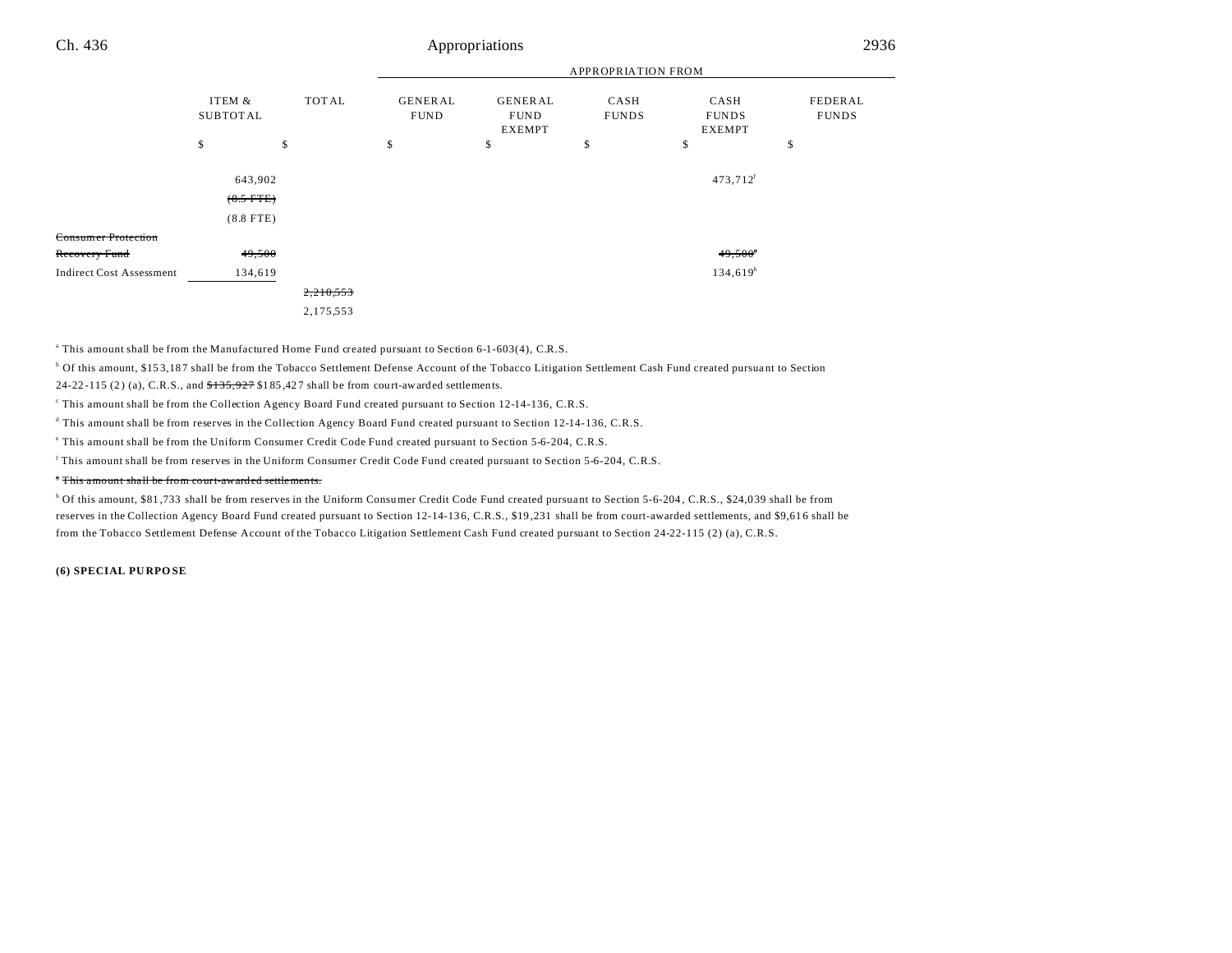| District Attorneys'          |           |           |           |                             |
|------------------------------|-----------|-----------|-----------|-----------------------------|
| Salaries                     | 1,297,567 |           | 1,297,567 |                             |
|                              | 1,289,567 |           | 1,289,567 |                             |
| Trinidad Correctional        |           |           |           |                             |
| <b>Facility Construction</b> |           |           |           |                             |
| Litigation                   | 466,200   |           |           | $466,200(T)^{4}$            |
|                              | 576,200   |           |           | $576,200^{\circ}$           |
| HMO LAWSUIT EXPENSES         | 1,198,870 |           |           | $1,198,870(T)$ <sup>b</sup> |
|                              |           | 1,763,767 |           |                             |
|                              |           | 3,064,637 |           |                             |
|                              |           |           |           |                             |

<sup>a</sup> This amount OF THIS AMOUNT, \$521,200(T) shall be from the D epartment of Corrections. CORRECTIONS, AND \$55,000 SHALL BE FROM THE ATTORNEY FEES AND COSTS ACCOUNT, CREATED PURSUANT TO SECTION 24-31 -108(2 ), C.R.S.

**THIS AMOUNT SHALL BE FROM THE DEPARTMENT OF HEALTH CARE POLICY FINANCING.** 

#### **TOTALS PART X**

| $(LAW)^{5,6}$ | \$33,637,611 | \$9,599,013 | \$1,060,362 | <del>\$22.152.551</del>    | \$825,685 |
|---------------|--------------|-------------|-------------|----------------------------|-----------|
|               | \$34,317.582 | \$8,441,034 | \$1,059,068 | $$23.993.519$ <sup>a</sup> | \$823,961 |

<sup>a</sup> Of this amount,  $\frac{$20,981,174}{$22,744,686}$  contains a (T) notation.

**FOOTNOTES** -- The following statements are referenced to the numbered footnotes throughout section 2.

6 All Departments, Totals -- The General Assembly requests that copies of all reports requested in other footnotes contained in this act be delivered to the Joint Budget Committee and the majority and minority leadership in each house of the General Assembly. Each principal department of the state shall produce its rules in an electronic

<sup>5</sup> (Governor lined through this provision. See L. 2002, p. 3034.)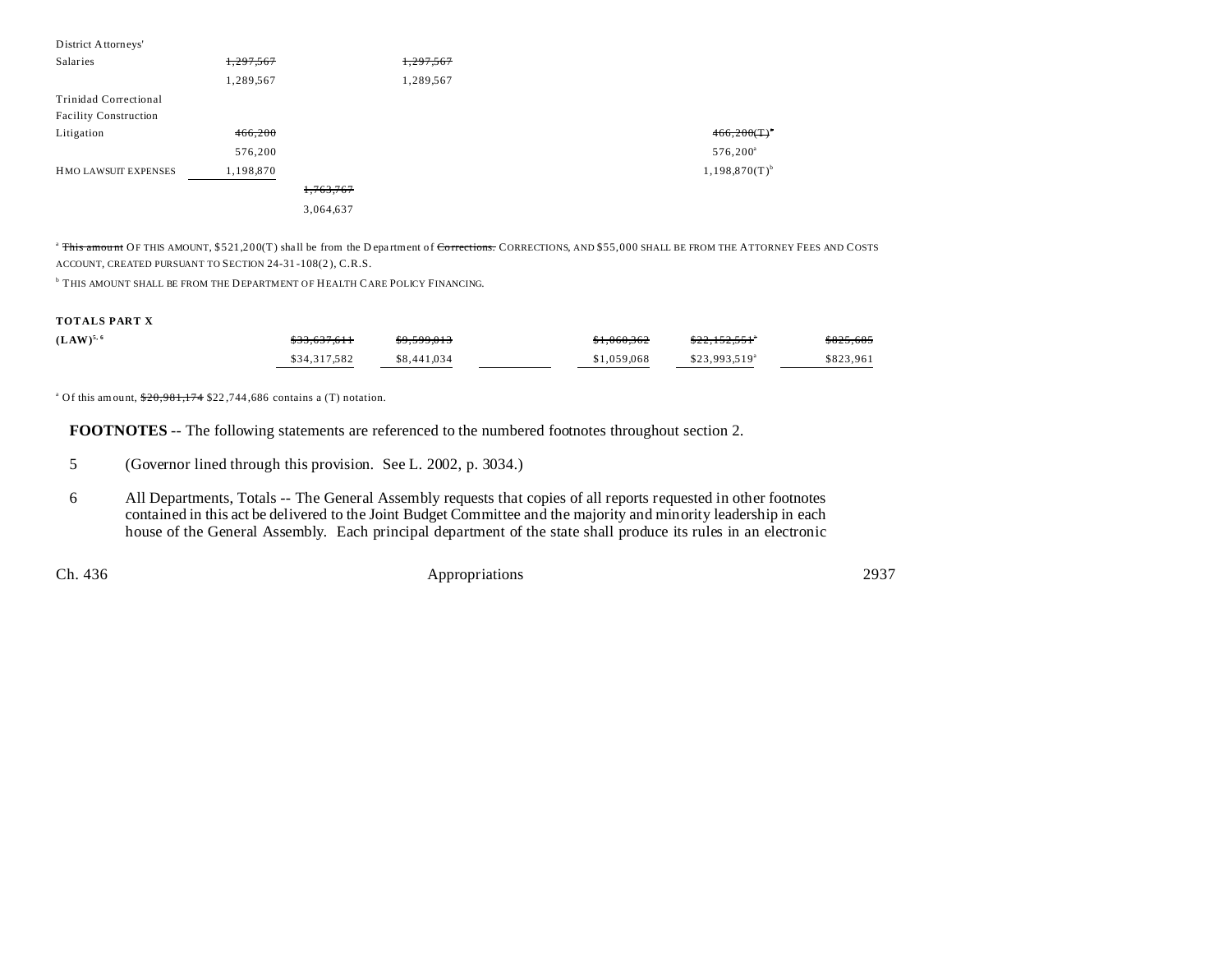format that is suitable for public access through electronic means. Such rules in such format shall be submitted to the Office of Legislative Legal Services for publishing on the Internet. It is the intent of the General Assembly that this be done within existing resources.

- 161 Department of Law, Legal Services to State Agencies -- In making this appropriation, it is the intent of the General Assembly that hourly billing rates charged by the Department for legal services to state agencies not exceed \$61.95 per hour for attorneys and \$50.11 per hour for paralegals, for an average rate of \$59.80.
- 162 Department of Law, Legal Services to State Agencies -- Funds received by the Department for the provision of legal services shall be expended only if appropriated by the General Assembly.
- 163 Department of Law, Legal Services to State Agencies -- The General Assembly requests that the Department of Law submit a report by January 15, 2003, detailing legal hours spent assisting each department in complying with the federal Health Insurance Portability and Accountability Act (HIPAA). Based on year-to-date legal hours used and projected future use of legal hours by client agency, the report should include any recommended shifting of legal hours to better allocate funding to those agencies who most need legal assistance in complying with HIPAA.
- 164 Department of Law, Criminal Justice and Appellate, Medicaid Fraud Grant -- It is requested that all efforts be made to eliminate fraud and abuse occurring within the Colorado Medicaid program. To this end, the General Assembly requests that the Department of Law's Medicaid Fraud Control Unit produce a progress report on the Department's efforts to reduce Medicaid fraud and abuse in Colorado. The report should include: (1) estimates on the total amount of Medicaid fraud and abuse in Colorado; (2) an itemized list of total fines, costs, and restitutions recovered, on a case-by-case basis, attributable to the Medicaid Fraud Control Unit's efforts; (3) an analysis of the time and cost associated with each Medicaid fraud or abuse case prosecuted by the Medicaid Fraud Control Unit; (4) a detailed explanation of the Medicaid Fraud Control Unit's participation in the Operation Restore Trust program; (5) a detailed explanation of the Medicaid Fraud Control Unit's participation in global or national Medicaid fraud settlements, including total awards received due to them; and (6) evidence of the effectiveness of the Medicaid Fraud Control Unit in reducing the amount of Medicaid fraud and abuse in Colorado. The Medicaid Fraud Control Unit is requested to submit the report to the Joint Budget Committee by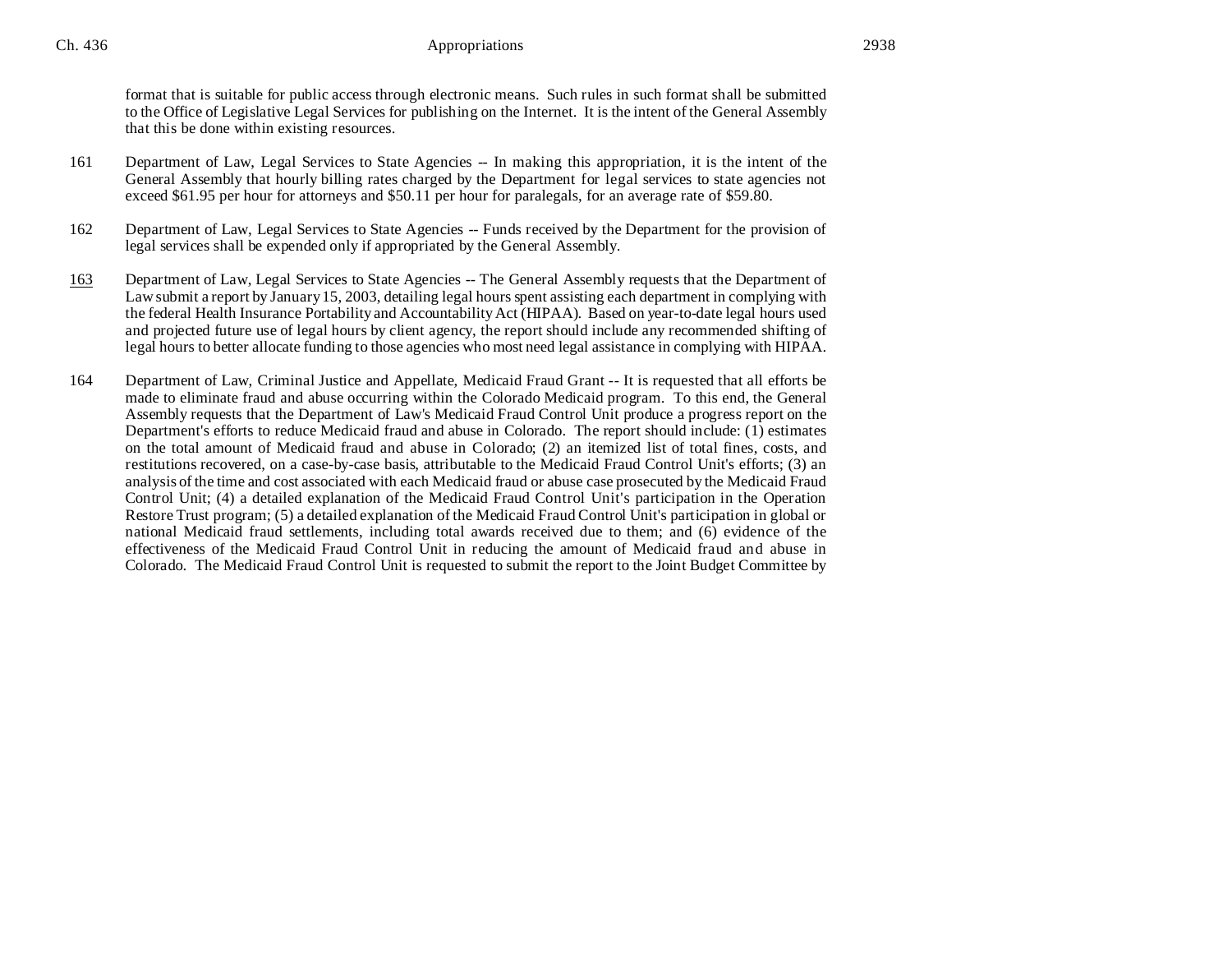November 1, 2002.

- 165 (Governor lined through this provision. See L. 2002, p. 3069.)
- 166 (Governor lined through this provision. See L. 2002, p. 3069.)
- 167 Department of Law, Criminal Justice and Appellate, Capital Crimes Prosecution Unit -- The Department is requested to submit a report to the General Assembly, no later than November 1, 2002, on the Department's recommendations regarding the cash funding of the Capital Crimes Prosecution Unit. Specifically, the report should examine the potential to charge local district attorneys for hourly assistance provided in considering, investigating, and prosecuting death penalty cases. The report should also provide a historical review of the types of local jurisdictions benefitting from the services of the capital crimes prosecution unit as well as analyzing the ability of local jurisdictions to pay for the Unit's services.
- 168 Department of Law, Water and Natural Resources, Federal and Interstate Water Unit -- The General Assembly requests that the Department of Law submit a report by January 15, 2003, which details the Department's expenditures in the first half of FY 2002-03 for the following cases: (1) the Arkansas River Litigation; (2) the Republican River Litigation; (3) the federal reserved water rights case on the Gunnison River; (4) the federal reserved water rights case on the Arkansas River, and; (5) the federal reserved water rights case on the San Juan River. The Department should also include expenses on any other major water lawsuits for which Department staff expends significant amounts of time. The expenditure reporting should break down expenses for each case by: (1) the cost of Department attorneys; (2) the cost of private attorneys; (3) the cost of expert witnesses and consultants, and; (4) other operating costs.
- 169 (Governor lined through this provision. See L. 2002, p. 3069.)